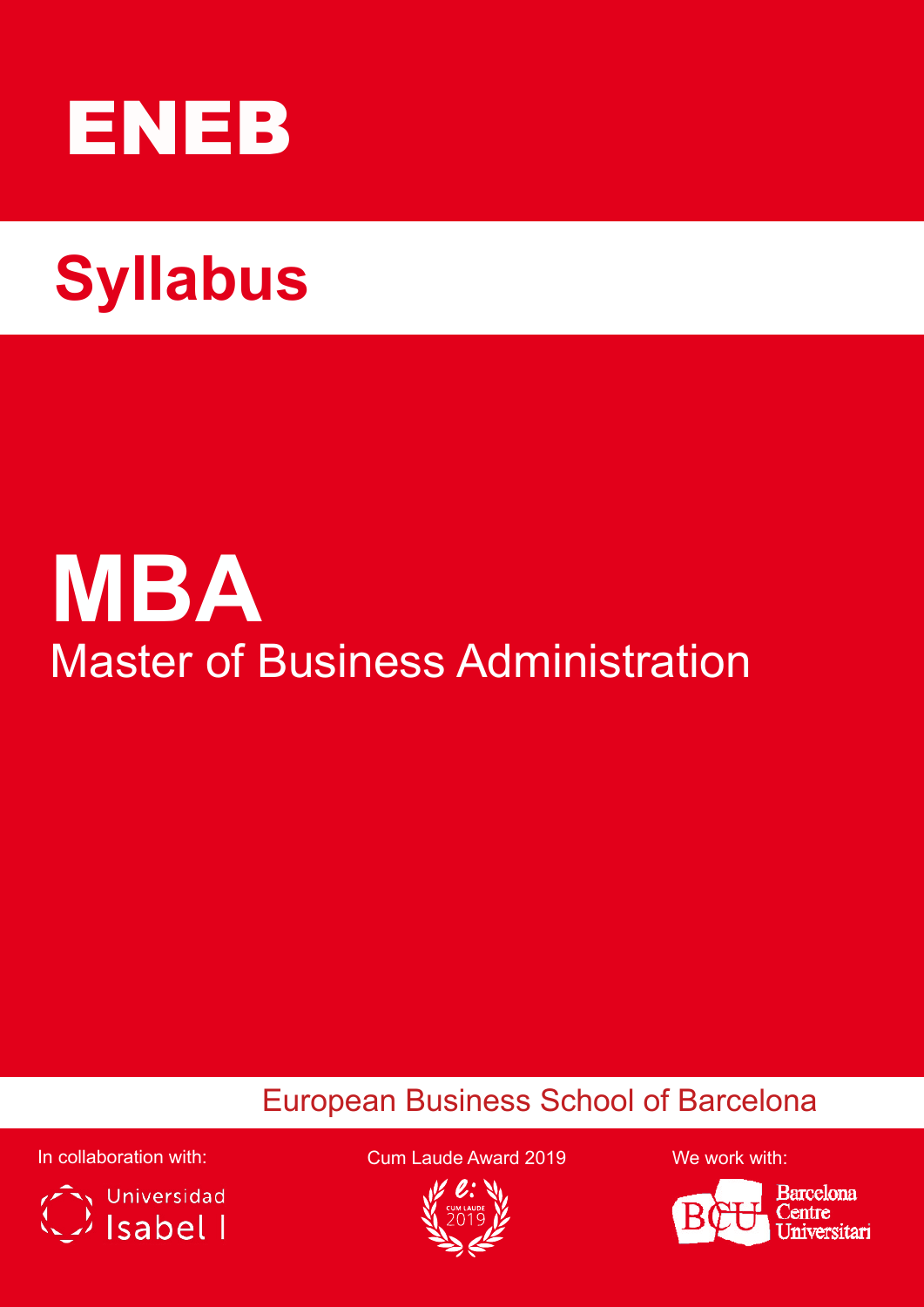**Duration:** 18 months **Credits:** 60 ECTS

# **MBA – MASTER OF BUSINESS ADMINISTRATION**

### **STRATEGIC MANAGEMENT**

 **INTERNATIONAL ACCOUNTING**

 **FINANCIAL MANAGEMENT**

 **PERSONNEL MANAGEMENT AND ORGANISATIONAL BEHAVIOUR**

 **EXECUTIVE COACHING**

 **NLP (NEURO-LINGUISTIC PROGRAMMING)**

 **SUPPLY CHAIN MANAGEMENT**

 **MANAGEMENT OF INTERNATIONAL FINANCIAL SERVICES**

 **INTERNATIONAL CORPORATE TAX**

 **MARKETING**

 **INTERNATIONAL TRADE** 

 **CORPORATE SOCIAL RESPONSIBILITY**

### **Introduction**

The MBA - Master of Business Administration, aims to provide a strategic and global vision to a manager, as well as to give knowledge on various departments of a company, such as Human Resources, Finance, Operations, Marketing, Sales and Trade. With the completion of the MBA of Business Administration, students will be prepared to lead any field of the company, as well as enable them to undertake any professional project.

It is demonstrated that when a student obtains an MBA, their insertion and leadership in all types of companies are increased, and their professional improvement is more feasible.

Start your academic career with ENEB; one of the most critical distance business schools of Europe that allows you to get an education at the highest level, from any place and with the daily support of all our teachers and tutors.

## **Objectives**

- Set, manage and control the key financial elements of the company.
- Have a global vision and promote critical thinking.
- Know all the departments within a company and develop skilfully in them.
- Know the models that favour excellence in management and the implications of new organisational forms, as well as develop organisational skills that help efficiently implement new policies within the context of the organisation.
- Develop leadership skills in teamwork.
- Assess and implement an adequate corporate social responsibility management.
- Efficiently manage ICT and implement them in the development of our skills.
- Know the strategic tools of communication, control, quality and organisational change.

## **Professional Outings**

Our MBA enables students to occupy any management position in a company in the of Marketing, Finance, Human Resources, Operations and General Management departments.

## **Triple Certification**

At the end of your studies, you will earn three diplomas issued by ENEB Business School and Universidad Isabel I:

- MBA Master of Business Administration
- Diploma in Expertise in Coaching and NLP
- Spanish for Business Program

All our training programs come with a free and optional Business Spanish Program Certificate, which our students will earn after completion.

**Price:** 7,600 euros **Price with scholarship:** 2,920 euros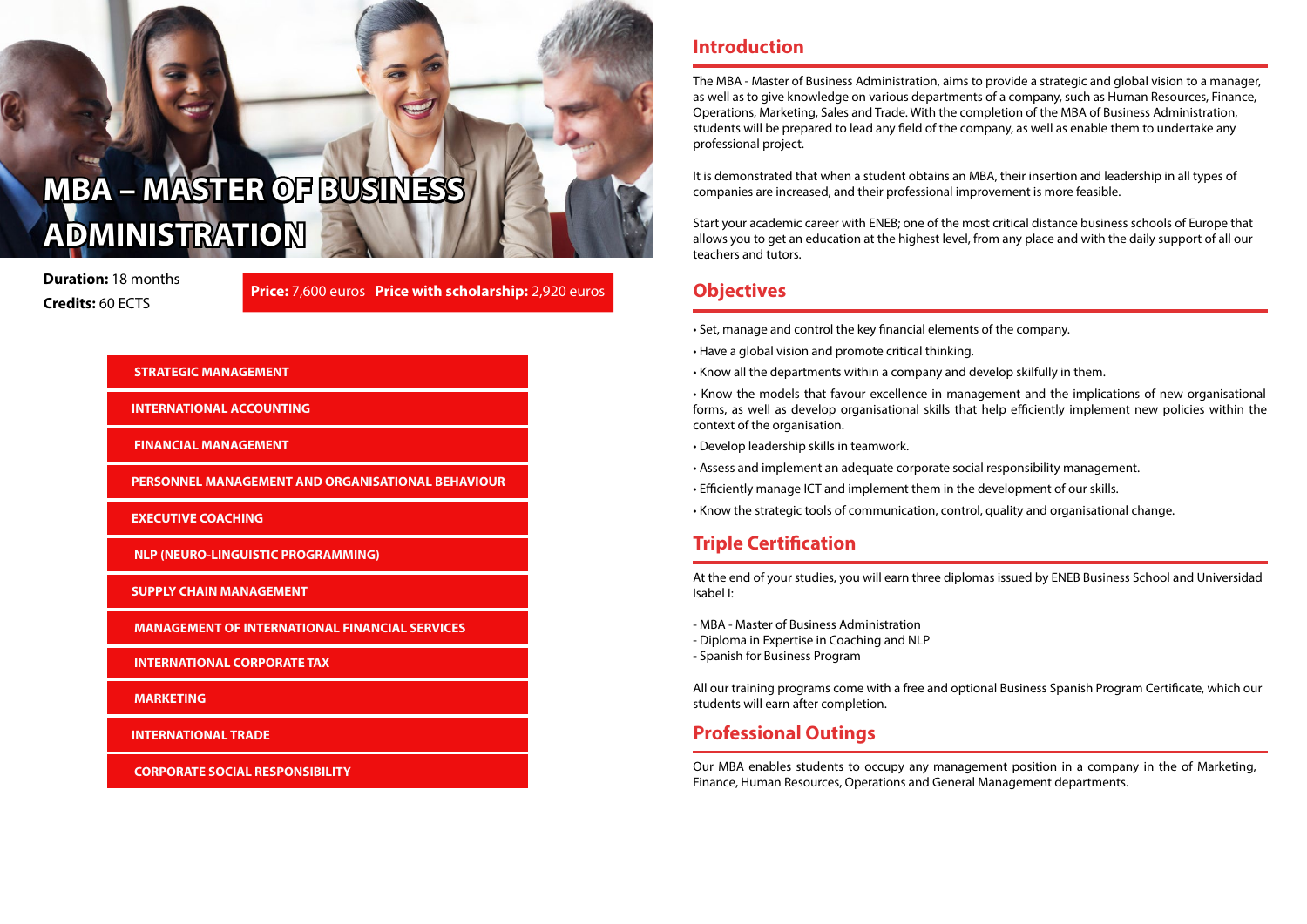## **Syllabus**

#### **SECTION 1. STRATEGIC MANAGEMENT**

Module 1. Fundamentals of Strategic Management

Module 2. Strategic Objectives

- Module 3. The Strategic Process
- Module 4. The Strategic Formulation

Module 5. Strategic Analysis (in the dynamics of business management)

Module 6. Development of a Strategy

Module 7. Creation and Implementation of the Management Strategy

Module 8. The Balanced Scorecard (BS)

Module 9. Study case

### **SECTION 2. INTERNATIONAL ACCOUNTING**

Module 10. Introduction to Accounting

Module 11. Accounting in Spain

Module 12. International Accounting Standards

Module 13. Financial Statements

Module 14. Study case

#### **SECTION 3. FINANCIAL MANAGEMENT**

Module 15. Economic and Financial Structure of a Company

Module 16. Economic and Financial Analyses

Module 17. Costs and Benefits of a Company

Module 18. The Cost of Short-term Financial Resources

Module 19. The Cost of Long-term Resources

Module 20. Selection and Hierarchical Evaluation of Simple Investment Projects: NPV and IRR

Module 21. Short and Long Term Financial Planning

Module 22. Self-financing of the Company and Dividend Policy

Module 23. Study case

### **SECTION 4. PERSONNEL MANAGEMENT AND ORGANISATIONAL BEHAVIOUR**

Module 24. Teams: Contextual Aspects

Module 25. Managing a Work Team

Module 26. Empowerment: Getting the best out of your team and collaborators

Module 27. Leading Your Team Effectively: Strategies

Module 28. Study case

### **SECTION 5. EXECUTIVE COACHING**

Module 29. Coaching: Basics and Fundamentals Module 30. Coaching Types and Coaching in Organisations Module 31. Coaching Process and Methodology Module 32. Theoretical Framework and Other Coaching Tools Module 33. Study case **SECTION 6. NLP (NEURO-LINGUISTIC PROGRAMMING)** Module 34. Introduction to NLP Module 35. NLP Presuppositions, Feedback and Goals Module 36. Representational Systems, Eye Accessing Cues, Rapport and Sensory Cues Module 37. The Meta Model, Calibration, Dissociated and Associated State, and Anchoring Module 38. Submodalities, Hypnosis and Emotional Intelligence Module 39. Conflict Resolution, Metaphors and Advanced TOTE Models Module 40. Study case

#### **SECTION 7. SUPPLY CHAIN MANAGEMENT**

Module 41. Introduction to Logistics

Module 42. Means of Transport

Module 43. Incoterms

Module 44. Foreign Trade

Module 45. Customs and Commercial Documentation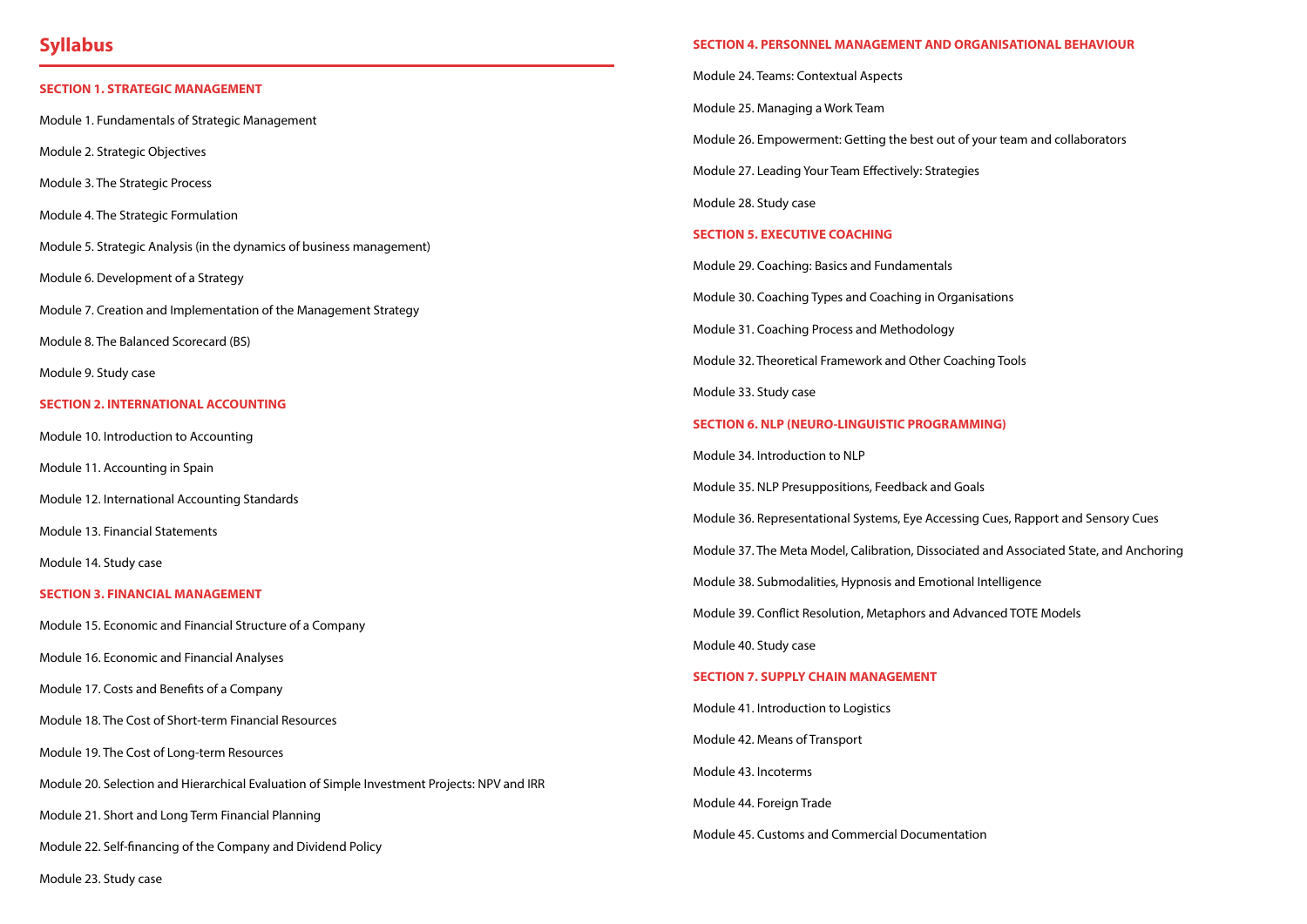#### **SECTION 12. INTERNATIONAL TRADE**

Module 69. International Trade Theories

Module 70. The Competitive Advantage of Nations

Module 71. World Trade Organization (WTO)

Module 72. Economic Globalisation and National Economies

Module 73. International Negotiation and Foreign Trade in Spain

Module 74. Study case

#### **SECTION 13. CORPORATE SOCIAL RESPONSIBILITY**

Module 75. Corporate Social Responsibility: Basics and Foundation

Module 76. Stakeholders

Module 77. Communication and Transparency

Module 78. Areas of Action

Module 79. Components of CSR Management

Module 80. CSR Measurement

Module 81. Study case

Module 46. Logistics in the 21st Century

Module 47. Spanish Logistics Sector

Module 48. Study case

#### **SECTION 8. MANAGEMENT OF INTERNATIONAL FINANCIAL SERVICES**

Module 49. Introduction to Labour Consultancy in Human Resources

Module 50. Social Security

Module 51. The Employment Contract

Module 52. Prevention of Occupational Hazards

Module 53. Study case

#### **SECTION 9. LEGAL BUSINESS ENVIRONMENT**

Module 54. Trade Law

Module 55. Exchange Rights and Companies

Module 56. Bankruptcy Laws

Module 57. Study case

#### **SECTION 10. INTERNATIONAL CORPORATE TAX**

Module 58. Introduction to Spanish Corporate Tax

Module 59. Corporate Tax in Spain

Module 60. Worldwide Taxation of Profits

Module 61. Study case

#### **SECTION 11. MARKETING**

Module 62. Strategic Marketing

Module 63. Direct Marketing

Module 64. Integrated Marketing Communication

Module 65. Sales Promotion

Module 66. Quantitative Analysis of Business Decisions

Module 67. Prices

Module 68. Study case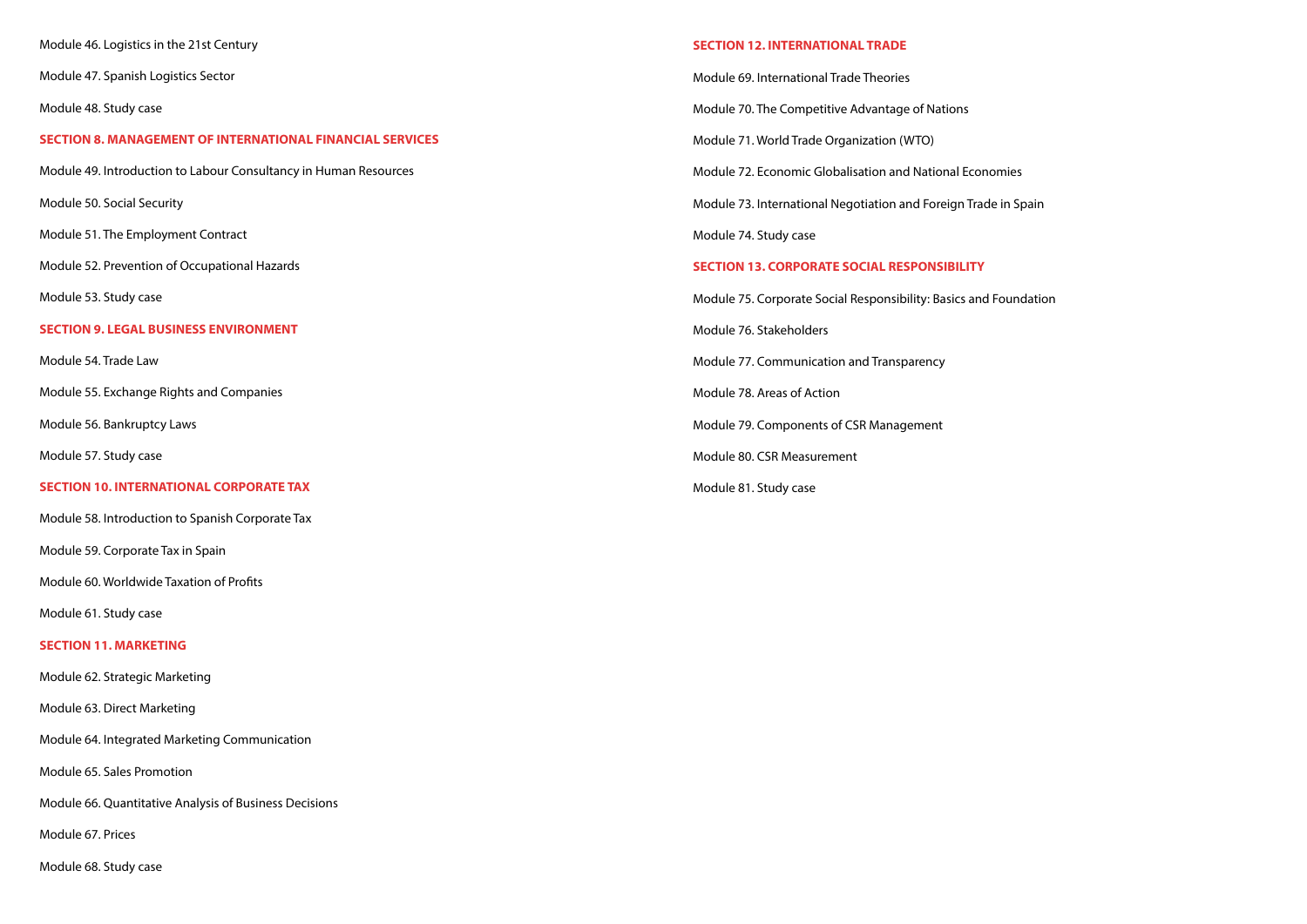# **Academic schedule (18 months)**

**Exagement Control** Services **>** Supply Chain Management **>** Corporate Social Responsibility

 $\mathop{\text{tion}}$ **nunication** *<u>ic</u>* globalisation

**payroller** and agreement **Exaggedisch management or Managen in the thrace of the management of the management of the management of the management of management of management of management of management and a management of management of management >** Management of communication in sensitive situations , tariffs and international sales **>** Monitoring and follow-up

**Solute:** Lion of a company **>** Creating a market strategy  $\mathsf{roduct}\ \mathsf{outsourcing}$ **Philating plan** 

**Philt Management and Organisational Behaviour ent**  ${\small \textsf{moment}}$ **>** International Corporate Tax

 $\mathsf{s}$  analysis

**Francise and management pand work performance**  $\overline{\mathbf{a}}$  and economic management **A** d commercial proceedings

**>** Managing a work team **Propert Phinal reinvestment**  $s$  essment

| <b>FIRST SEMESTER (500 HOURS)</b>  |                                                                                                                         | <b>Subject</b>                                                                         | > Personnel Manageme<br>> Financial Managemer<br>> Legal Business Enviro                                                          |
|------------------------------------|-------------------------------------------------------------------------------------------------------------------------|----------------------------------------------------------------------------------------|-----------------------------------------------------------------------------------------------------------------------------------|
| <b>Subject</b>                     | > Coaching<br>$>$ NLP<br>> Strategic Management<br>> International Accounting                                           | <b>Functional</b>                                                                      | > International Corpora<br>> Conflict resolution<br>> Financial planning                                                          |
| <b>Functional</b><br><b>skills</b> | > Guiding collaborators<br>> Minds maps management<br>> Strategic plans<br>> The accounting system                      | <b>skills</b><br><b>Management</b>                                                     | > Tax management<br>> International assets a<br>> Business administration<br>> Corporate accounting<br>> Production, systems a    |
| <b>Management</b><br><b>skills</b> | > Team management<br>> People's management<br>> Design a business strategy<br>> Analysis of economic performance        | <b>skills</b><br><b>Study case</b>                                                     | > International tax and<br>> Managing a work tear<br>> Balance sheet and rep<br>> Flow analysis and nor                           |
| <b>Study case</b>                  | > Coaching session's design<br>> Study of a real situation using NLP techniques<br>> CMI design<br>> Accounting entries | > International tax asse<br><b>THIRD SEMESTER (500 HOURS)</b><br>> Management of Finar |                                                                                                                                   |
|                                    |                                                                                                                         | <b>Subject</b>                                                                         | > Supply Chain Manage<br>> Corporate Social Resp<br>> International Trade<br>> Marketing                                          |
|                                    |                                                                                                                         | <b>Functional</b><br><b>skills</b>                                                     | > Labour procedures<br>> Supply and exportation<br>> Stakeholders commu<br>> Analysis of economic<br>> Design of strategies       |
|                                    |                                                                                                                         | Management<br><b>skills</b>                                                            | > Payroll, hiring and agi<br>> Management of mark<br>> Management of comi<br>> Opportunities, sales, t<br>> Monitoring and follow |
|                                    |                                                                                                                         | <b>Study case</b>                                                                      | > Labour documentatio<br>> Creating a market stra<br>> Crisis communication<br>> Market study and pro<br>> Formulating a market   |
|                                    |                                                                                                                         |                                                                                        |                                                                                                                                   |

### **SECOND SEMESTER (500 HOURS)**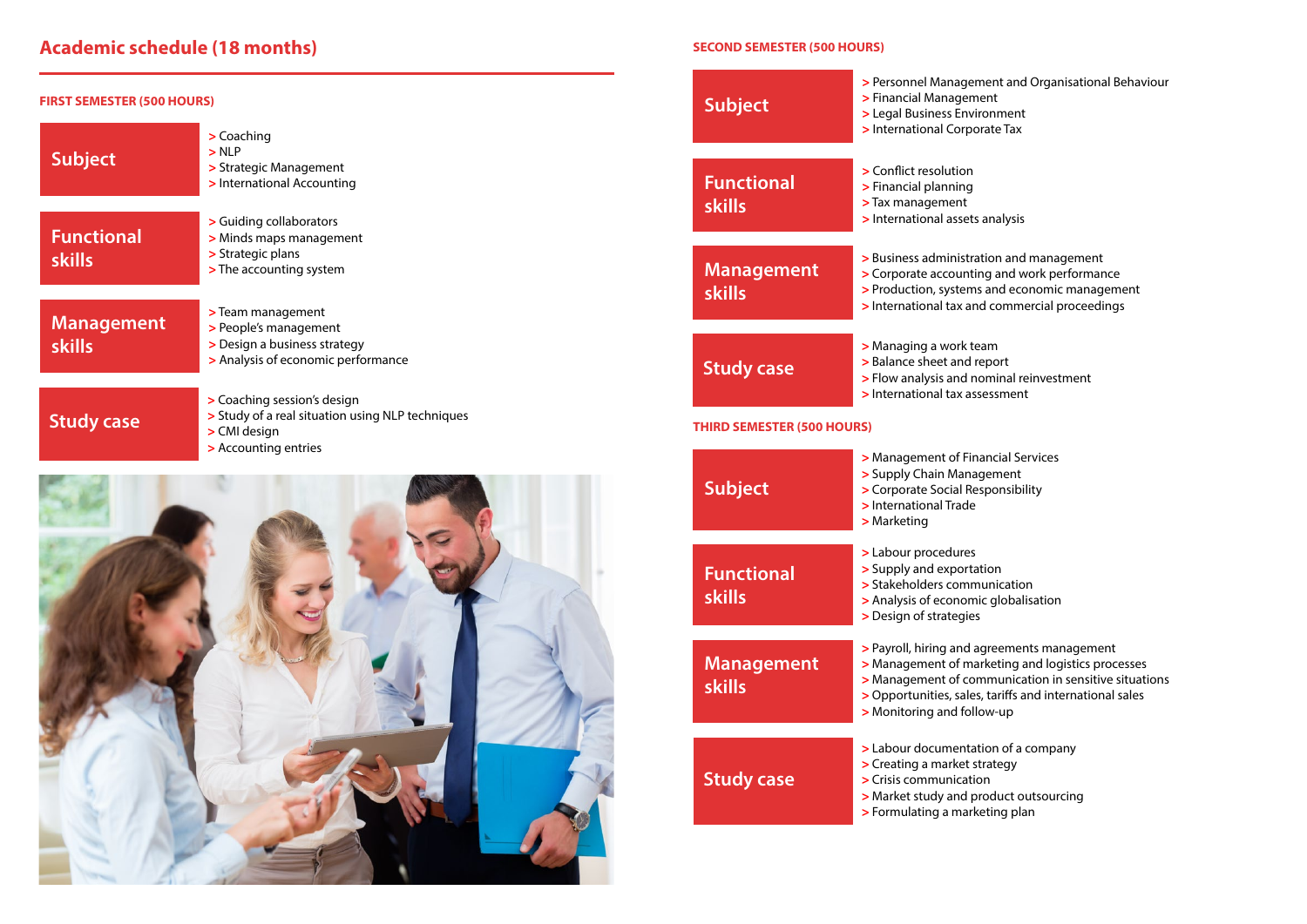At the end of the studies, our students will earn a three diplomas issued by ENEB Business School and three diplomas issued by Universidad Isabel I.

All our training programs come with a free and optional Business Spanish Program Certificate, which our students will earn after completion.







# **TRIPLE CERTIFICATION**

Diplomas certified by:







**RECTOR OF THE UNIVERSIDAD ISABEL.** 

# **TRIPLE CERTIFICATION**